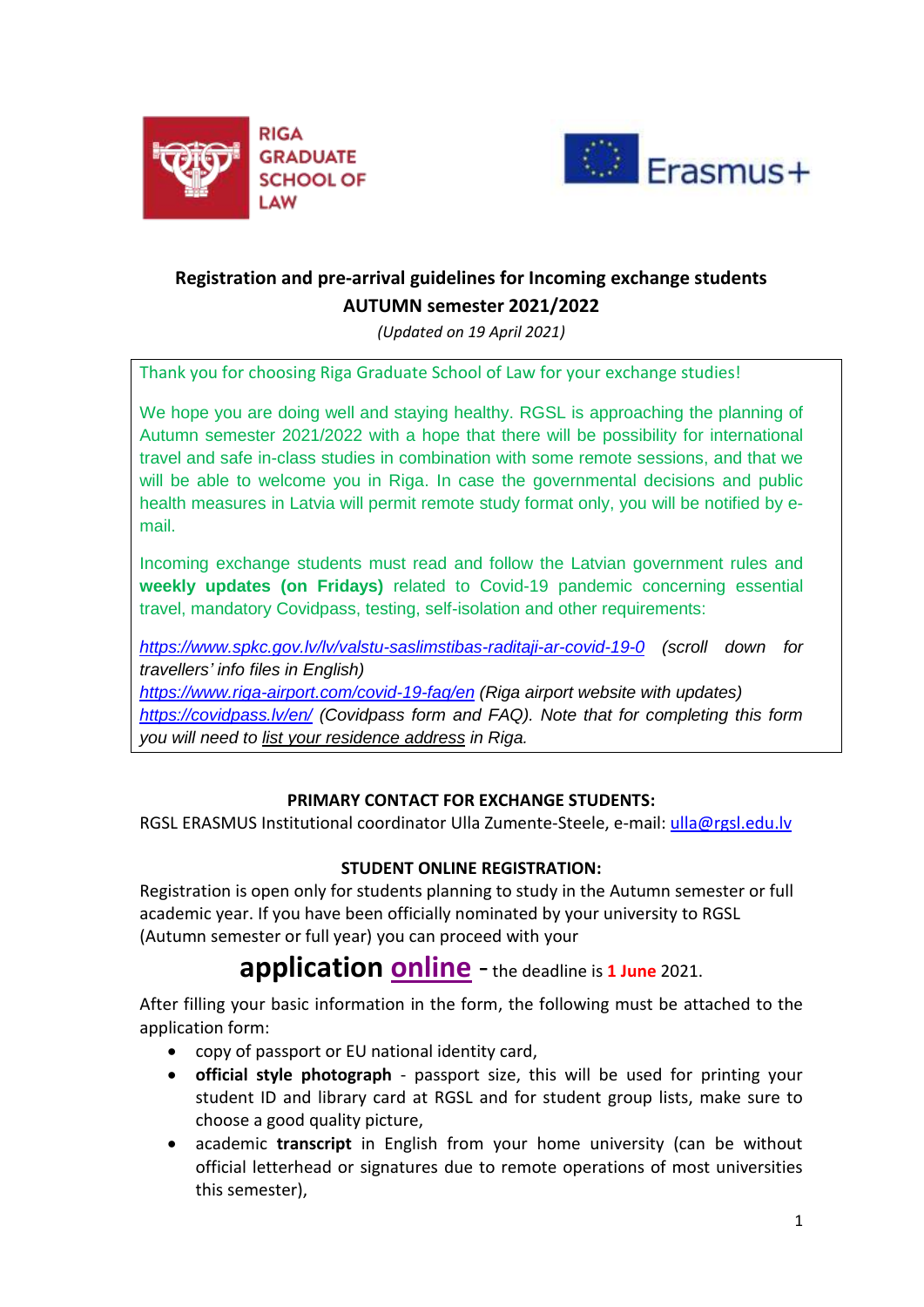NOTE: we **do not require** Erasmus students to submit English language test. We trust your university selection procedure. However, we strongly advise you to **strenghten your legal English language skills** – both written and oral – before the arrival.

# **LEARNING AGREEMENT**

Due to final course selections made after orientation and introduction days in Riga (as class schedules are known shortly before the first study module begins), RGSL generally does not require Incoming students to submit signed LA before the arrival.

If your home university requires it, preliminary draft LA can be approved **AFTER June 1st registration deadline**. In such case please contact individually Erasmus coordinator by email [ulla@rgsl.edu.lv](mailto:ulla@rgsl.edu.lv) sending your LA document or link to your home University online LA form.

By mid-August RGSL will ask all incoming students about their initial study module (6 week study period) **course choices via special online questionnaire**.

#### **ACCEPTANCE LETTER**

RGSL will send acceptance letter as e-mail messages AFTER 1 June deadline and no later than 10 June.

#### **IMMIGRATION**

If you are not a citizen or resident of EU/EEA country and will need Latvian visa to enter the country, please contact by **15 May** RGSL ERASMUS coordinator [\(ulla@rgsl.edu.lv\)](mailto:ulla@rgsl.edu.lv) to consult individually on further documentation and steps for processing immigration **!!!** Students who need to apply for Latvian entry visa, must obtain a **signed Learning Agreement** beforehand.

# **ACADEMIC CALENDAR 2021/2022**

| <b>Bachelor courses:</b> | 30 August 2021 - 21 January 2022 (1st semester)<br>24 January 2022 - 31 May 2022 (2nd semester).  |
|--------------------------|---------------------------------------------------------------------------------------------------|
| <b>Masters courses:</b>  | 20 September 2021 - 29 January 2022 (1st semester)<br>1 February 2022 - 30 June 2021 (full year). |

# **ORIENTATION DAYS**

Orientation days are planned on **26-27 August** Thursday-Friday for Erasmus students who plan to take Bachelor level courses at RGSL. The format: in-class or online (depending on what will be permitted). *If you plan to take only Masters level courses that start on 20 September, you will be asked to arrange the time for brief individual or small-group orientation session upon your arrival just before 20 September.*

*Students should bring their laptops / tablets/ ipads to the orientation session in order to login and set up IT Access to study portal and e-systems used at RGSL.*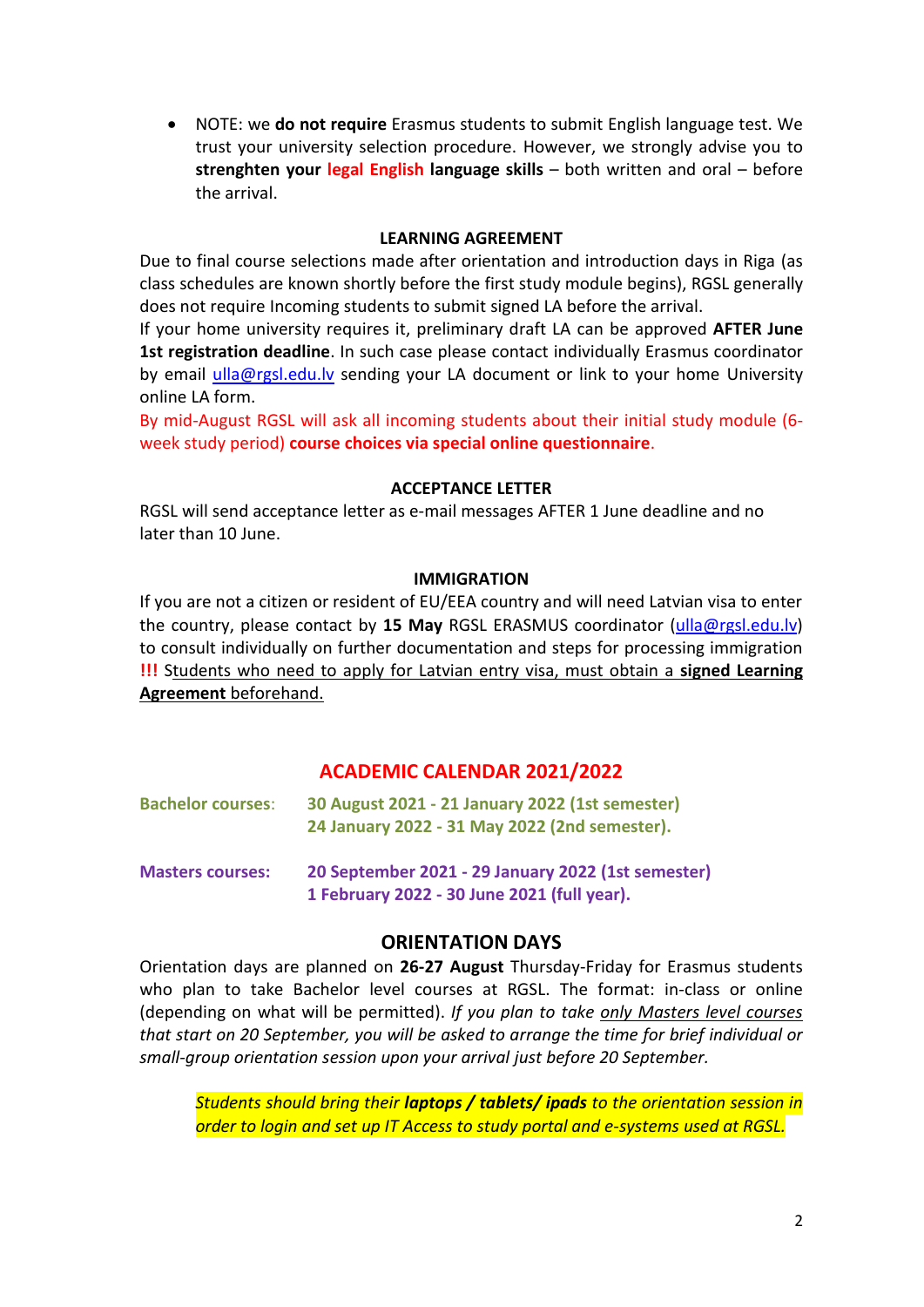The study process is **highly intensive** from the very beginning of the academic year. **Orientation days** are aimed at introducing incoming students with the study process, academic and administrative procedures, and to settle practical matters.

During the orientation session students will be able to make final choices of courses and finalize learning agreements, receive RGSL student ID / library card. During the first days we also provide assistance, if needed, in obtaining Riga city public transportation e-card for student discount.

#### **STUDY PROGRAMMES OPEN TO EXCHANGE STUDENTS' PARTICIPATION**

**Bachelor/Undergraduate** interdisciplinary programmes**:** LL.B in "Law & Business" and "Law & Diplomacy". Bachelor classes generally take place between **9.00 and 17.00**. Some language courses may be scheduled in the evenings. Generally a full work-load for bachelor students in each semester are **27 ECTS** which consists of following 7-9 subjects in total.

During each semester Bachelor study process is divided into three **modules** (study periods), each lasting 6 weeks, during each of those students select up to 3 different subjects to follow. **Exams take place at the end of each module, and immediately classes begin for next module.**

**LL.M. (Masters) programmes**: "International and European Law" (with specialization in "International Law & Human Rights", "Technology Law", "Law & Finance"). Lectures on Masters courses are scheduled in the evenings from **17.00 till 21.00** on workdays and on occassionally on **Saturdays** during the day. Generally a full work-load for Masters students in each semester is **24 ECTS** which consists of following 8 subjects in total. **Courses are scheduled in 6-8 week modules and exams take place at the end of each module, and without any extended break classes for the next module begin.**

## **Contact hours (lectures/seminars) and ECTS**

Bachelor level courses: 3 ECTS = 30 contact hours (1 contact hour = 45 minutes) Masters level courses: 3 ECTS = 24 contact hours (1 contact hour = 45 minutes)

## **STUDENT BUDDIES AND ACTIVITIES**

The RGSL students have set up a Buddy system to help incoming exchange students, and you will be contacted during the summer by the student representatives with an invitation to join **Facebook or WhatsApp group for RGSL exchange students**. This group will also be used as a channel to search for available housing (see below Accommodation) and "team-up" as room-mates. RGSL Student Association organizes cultural, tourist and social events, and engages incoming students in the student social life.

## **ACCOMMODATION**

All students have to find their own accommodation. From the feedback of previous exchange and full-degree international students we have learned that the most preferred option is to "team-up" with other international students mainly via Facebook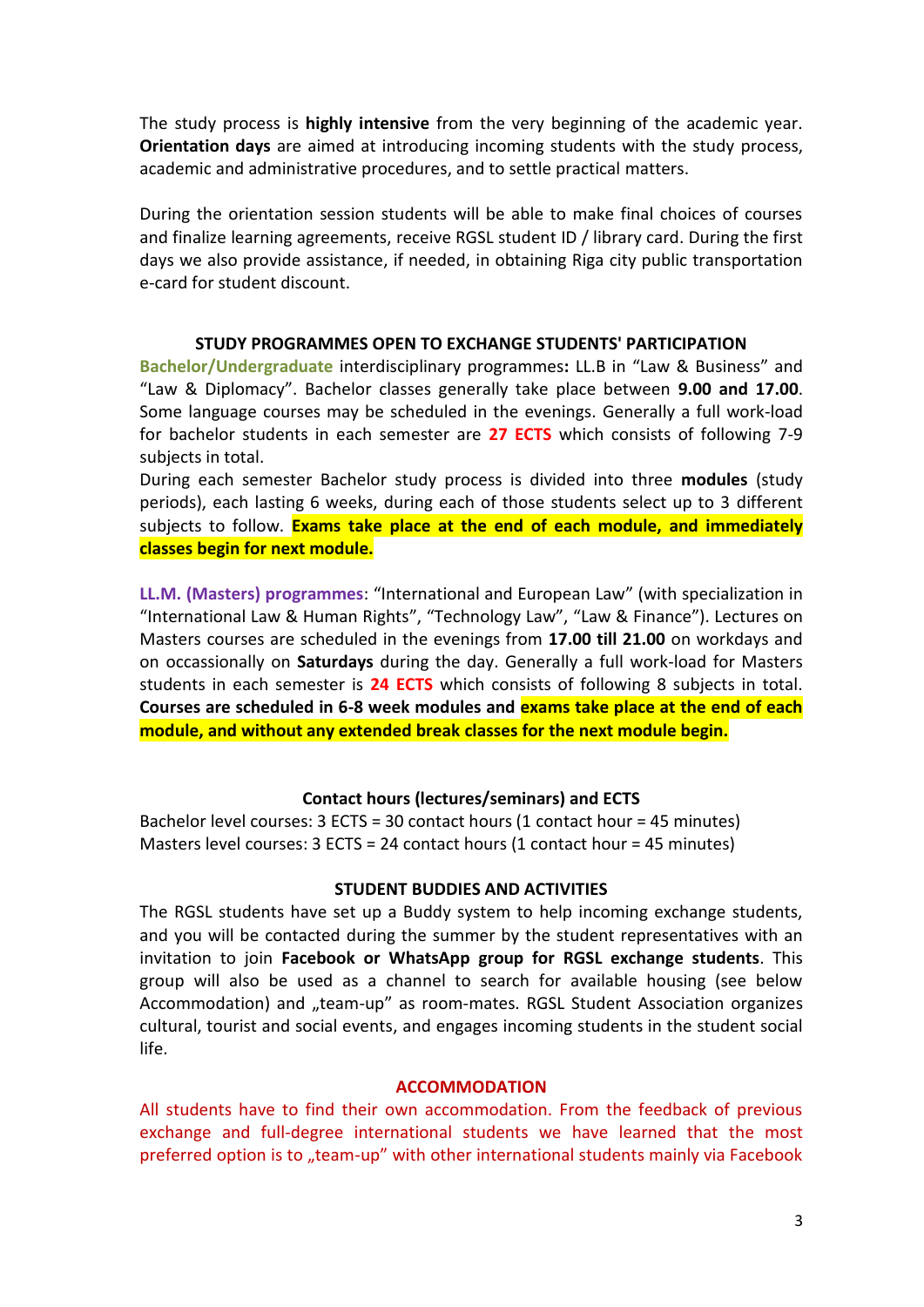to rent an apartment in the city. Feel free to ask RGSL Erasmus coordinator about the location and proximity of your chosen housing address.

# **Useful contacts for searching accommodation**:

- *Appeltofft-Invest* [www.stabu16.lv](http://www.stabu16.lv/) RGSL students have reported renting individual rooms for ~EUR 250-300 with all utilities included and have given positive feedback. Contact person **Liene Jaudzema,** e-mail [appeltofftinvest@gmail.com](mailto:appeltofftinvest@gmail.com)
- **Theatre Residence** on Terbatas street 34, Rent EUR 270-390 depending on the room ALL INCLUDED (water, electricity, heating, internet, TV, cleaning of the common areas) - no agency fees. For more information and bookings contact e-mail: [zanete.merliva@gmail.com;](mailto:zanete.merliva@gmail.com) Tel.: +371 29116762<https://www.studentroomsriga.lv/>
- **Valdemara Residence** <https://www.facebook.com/valdemararesidence/> they offer shared student rooms for affordable prices, great central location, 10-minute walking distance from RGSL, exchange students have given rather positive feedback.
- **NEW: IHG - Student Housing, Event and Travel** company providing students with freshly refurbished, fully-equipped apartments or rooms in historic buildings in the central part of the city. Website: www.ihgestate.com // Email: [riga.client.manager@ihgestate.com](mailto:riga.client.manager@ihgestate.com) // WhatsApp or call: +371 22 180 398 Instagram: @ihgstudentriga
- Apartments on Brivibas street 57. Contact person: Dace Gerasimova +371 25551441 (also Whatsapp). You have to join FB group: <https://www.facebook.com/groups/821414014625602/>
- **Jakob Lenz Guest house** / Student apartments Several international students this year have been rather satisfied to stay at the *Jakob Lenz Guest house* (\*\*) – either for the first few weeks or for the full semester. Long-term rent has special prices depending on single or shared rooms (usually between EUR 250-300 per month). While the conditions there may be simple and modest, and Wi-Fi "acts out" occassionally, the price and location are its greatest assets. The Guest house is located 5-minute walking distance away from RGSL and 12-minute walk from the Old Town Riga. Address of both buildings: Strelnieku iela 17 and Lenču iela 2. E-mail [pasts@guesthouselenz.lv](mailto:pasts@guesthouselenz.lv) (can be slow in replying but after all things usually work out fine<sup>(3)</sup> You can find the place on *Booking.com* or website www.guesthouselenz.ly but write to the administration if you want to receive student offer, refer that you will be RGSL exchange student.
- **"Duck Republik"** student hostel<https://duckrepublik.eu/offer/special-offer/> this is **much farther away from the city center part where RGSL is located**, opened about three years ago, they offer single and shared rooms. Feedback from students has been quite good, but the strongest disadvantage is the distance from RGSL and the neighbourhood area where it is located. The price, however, is lower than in the city center.
- *When new suggestions for housing are received, Erasmus coordinator will send it to incoming students as an update info.*

**Housing costs** in the Old Town Riga will be generally higher than in the rest of central Riga. Shared flats and student rooms outside the Old Town are estimated on average EUR 300-400 per month for a private room (including heating costs, and the internet).